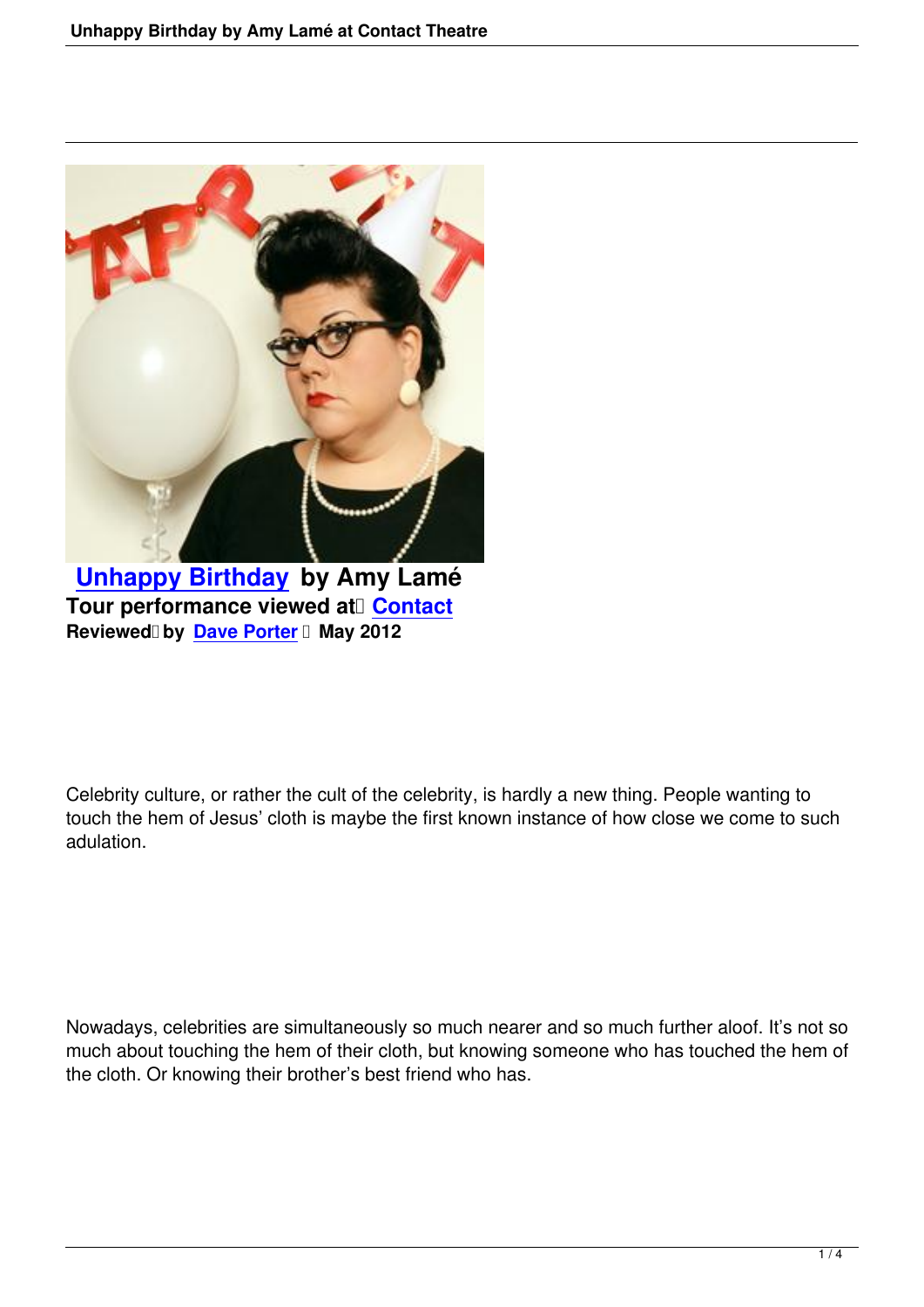If, as Momus says, "everybody is famous for 15 people", surely we can all draw a diagram laying bare our contingent relationship with a celebrity, rather like a child's maze puzzle where you are A and the celebrity is B.

Such is the premise of Amy Lamé's *Unhappy Birthday* show. A self-confessed Morrissey and Smiths fanatic, this New Jersey devotee uprooted herself from her homeland just to be in the same country as her idol. That's a long way from A to B near a celebrity.

Teaming up with former Melody Maker snapper Tom Sheehan, responsible for many iconic pictures of the quiffed one, Lamé takes you on a tour of her personal obsession and brief yet dizzying encounters with the Moz.

The show is split into 14 scenes which are each signified by a Smiths or Morrissey song, with audience participation being the glue holding it together. We are all given party hats and poppers as we enter, and as befits a birthday party there are several rounds of pass the parcel. Not your usual present inside but more often a signifier for Amy to recount a personal Morrissey misadventure.

The show's pace is frenetic and highly physical. Lamé manically cuts away at her own hair during Hairdresser on Fire and proceeds to douse herself with hair spray as if it were deodorant; the audience is invited to guess the weight of her birthday cake which she then proceeds to devour by sticking her face into the middle of it and smearing around her face.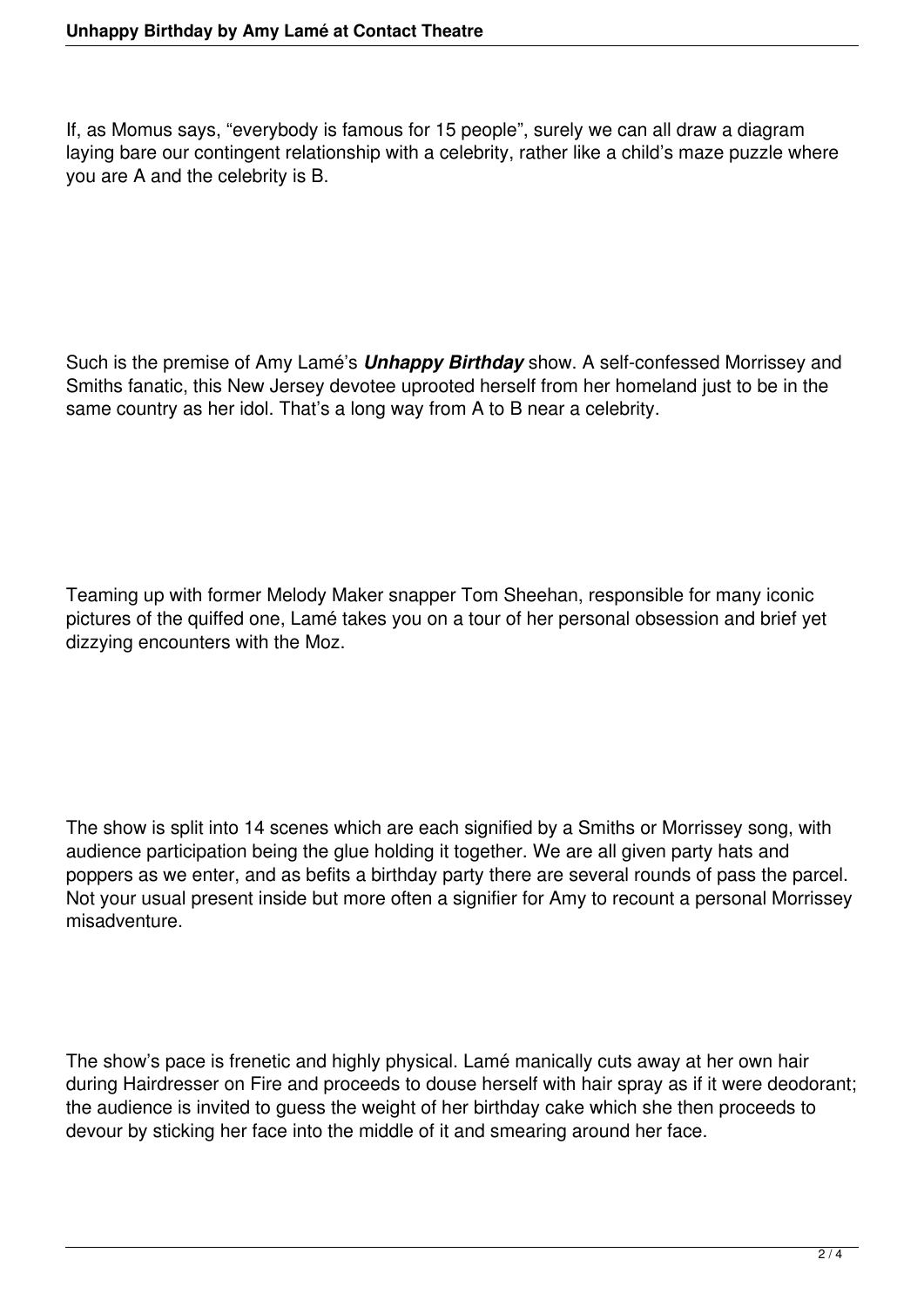There are slapstick routines and knockabout tussles with the audience (I was grateful for being relatively hidden in my seat) and there is no denying the anarchic spirit of the show. At one stage, Lamé dons a priest's cassock and we all rise to say the 'Moz Blessing' before joining in with a collective hymn, in this case This Charming Man.

There was more than one ageing quiff in the audience and plenty of people wearing T-shirts signifying their allegiance to the band and the man as fervently as any City fan would. So it was surprising that Lamé didn't invite this Mancunian audience to spill the beans on their own Morrissey obsessions and encounters. Not only were we in his home town but just yards away from the Holy Name Church so memorably mentioned in Vicar in a Tutu.

This is my only caveat from a show that would see Morrissey himself oscillate wildly. Lamé is carrying on a fine tradition of fandom which beginnings in the bedroom and – in this case – ends on the stage.

Tour Information

**Contact, Manchester** 

Fri 18 at 7.30pm & Sat 19 May at 8pm 0161 274 0600 | contactmcr.com | £10/£6